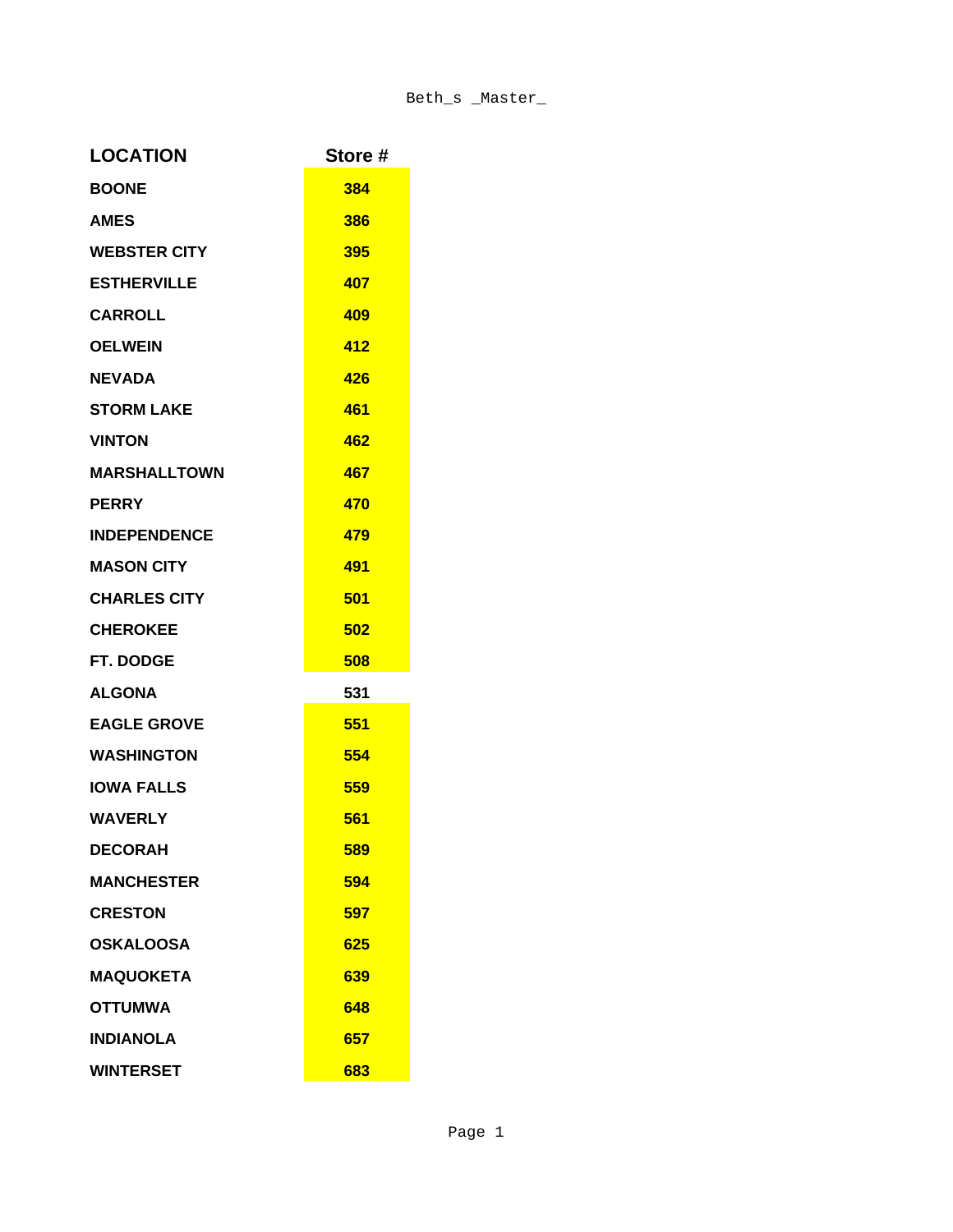| <b>OSCEOLA</b>       | 699 |
|----------------------|-----|
| <b>HUMBOLDT</b>      | 703 |
| <b>CLEAR LAKE</b>    | 705 |
| <b>LeMARS</b>        | 719 |
| <b>GRINNELL</b>      | 737 |
| <b>SPENCER</b>       | 788 |
| <b>HARLAN</b>        | 790 |
| <b>TOLEDO</b>        | 792 |
| <b>CRESCO</b>        | 815 |
| <b>CENTERVILLE</b>   | 827 |
| <b>MORININGSIDE</b>  | 829 |
| <b>MONTICELLO</b>    | 840 |
| <b>RED OAK</b>       | 841 |
| <b>NEWTON</b>        | 848 |
| <b>EMMETSBURG</b>    | 849 |
| <b>SPIRIT LAKE</b>   | 850 |
| <b>BELMOND</b>       | 879 |
| <b>ELDORA</b>        | 882 |
| <b>JEFFERSON</b>     | 888 |
| <b>DES MOINES #1</b> | 900 |
| <b>HAMPTON</b>       | 902 |
| <b>ANKENY</b>        | 909 |
| <b>SIOUX CENTER</b>  | 912 |
| <b>NEW HAMPTON</b>   | 922 |
| <b>ALTOONA</b>       | 925 |
| <b>URBANDALE</b>     | 933 |
| <b>SHENANDOAH</b>    | 938 |
| <b>ATLANTIC</b>      | 940 |
| <b>GREENFIELD</b>    | 941 |
| <b>MARION</b>        | 949 |
| <b>IOWA CITY</b>     | 950 |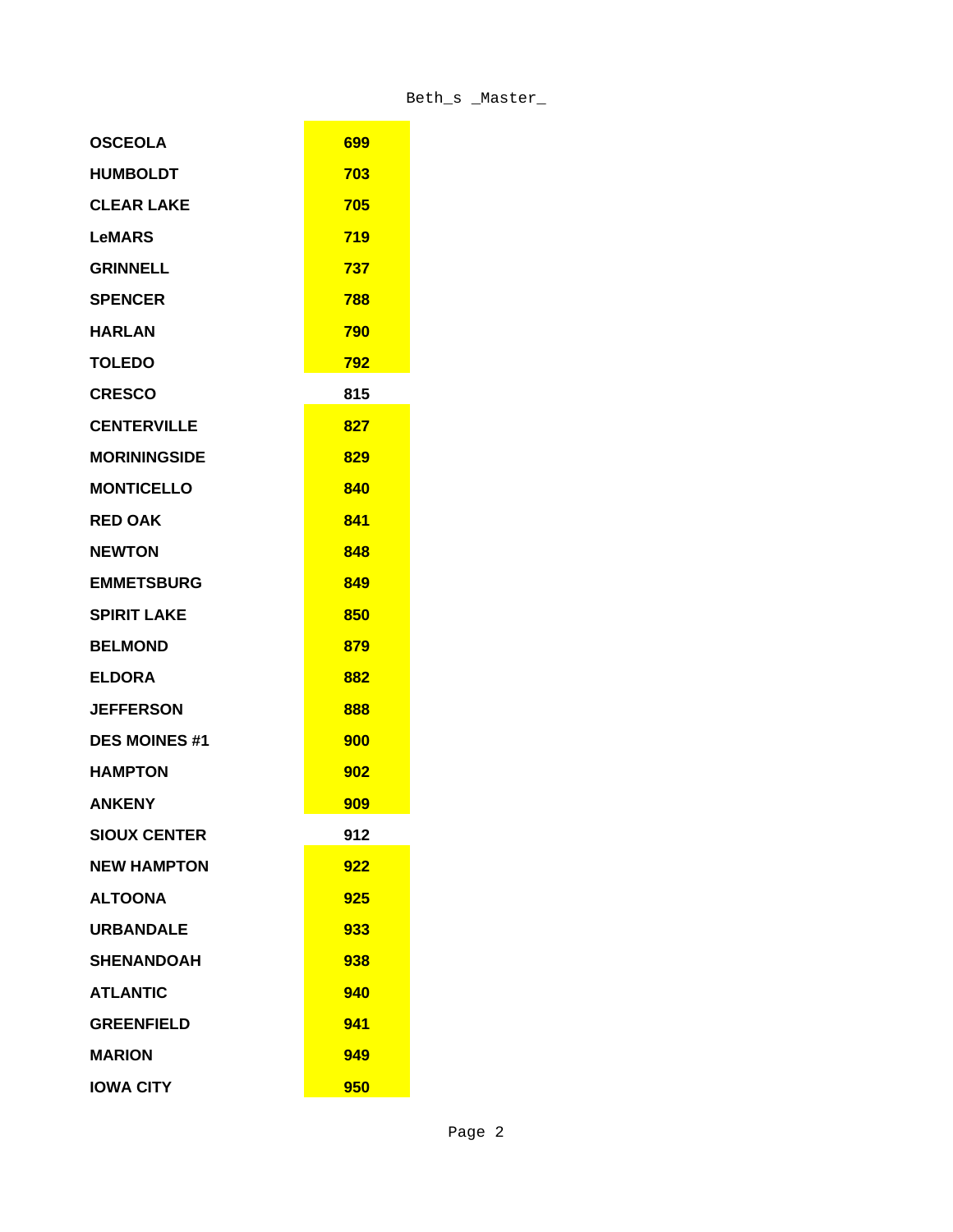| <b>WATERLOO</b>            | 951 |
|----------------------------|-----|
| <b>CEDAR RAPIDS</b>        | 963 |
| <b>CEDAR FALLS</b>         | 974 |
| <b>KNOXVILLE</b>           | 980 |
| <b>GRIMES</b>              | 983 |
| <b>DAVENPORT</b>           | 987 |
| <b>MOLINE, ILLINOIS</b>    | 988 |
| <b>WAUKEE</b>              | 989 |
| N. LIBERTY                 | 993 |
| <b>PELLA</b>               | 995 |
| <b>MUSCATINE</b>           | 998 |
| <b>DYERSVILLE</b>          | 008 |
| <b>BURLINGTON</b>          | 009 |
| <b>SERGEANT BLUFF</b>      | 014 |
| <b>DENISON</b>             | 015 |
| <b>N. SIOUX CITY</b>       | 019 |
| <b>SHELDON</b>             | 021 |
| <b>RIVERSIDE</b>           | 022 |
| <b>CLINTON</b>             | 025 |
| <b>IOWA CITY EAST</b>      | 034 |
| <b>OMAHA, NEBRASKA</b>     | 043 |
| <b>BETTENDORF</b>          | 044 |
| <b>CLARINDA</b>            | 048 |
| <b>PAPILLION, NEBRASKA</b> | 049 |
| <b>HIAWATHA</b>            | 055 |
| <b>ORANGE CITY</b>         | 058 |
| <b>GENESEO, ILLINOIS</b>   | 059 |
| <b>ANKENY NORTH</b>        | 061 |
| <b>WAUKON</b>              | 062 |
| <b>EVANSDALE</b>           | 067 |
| <b>COUNCIL BLUFFS</b>      | 073 |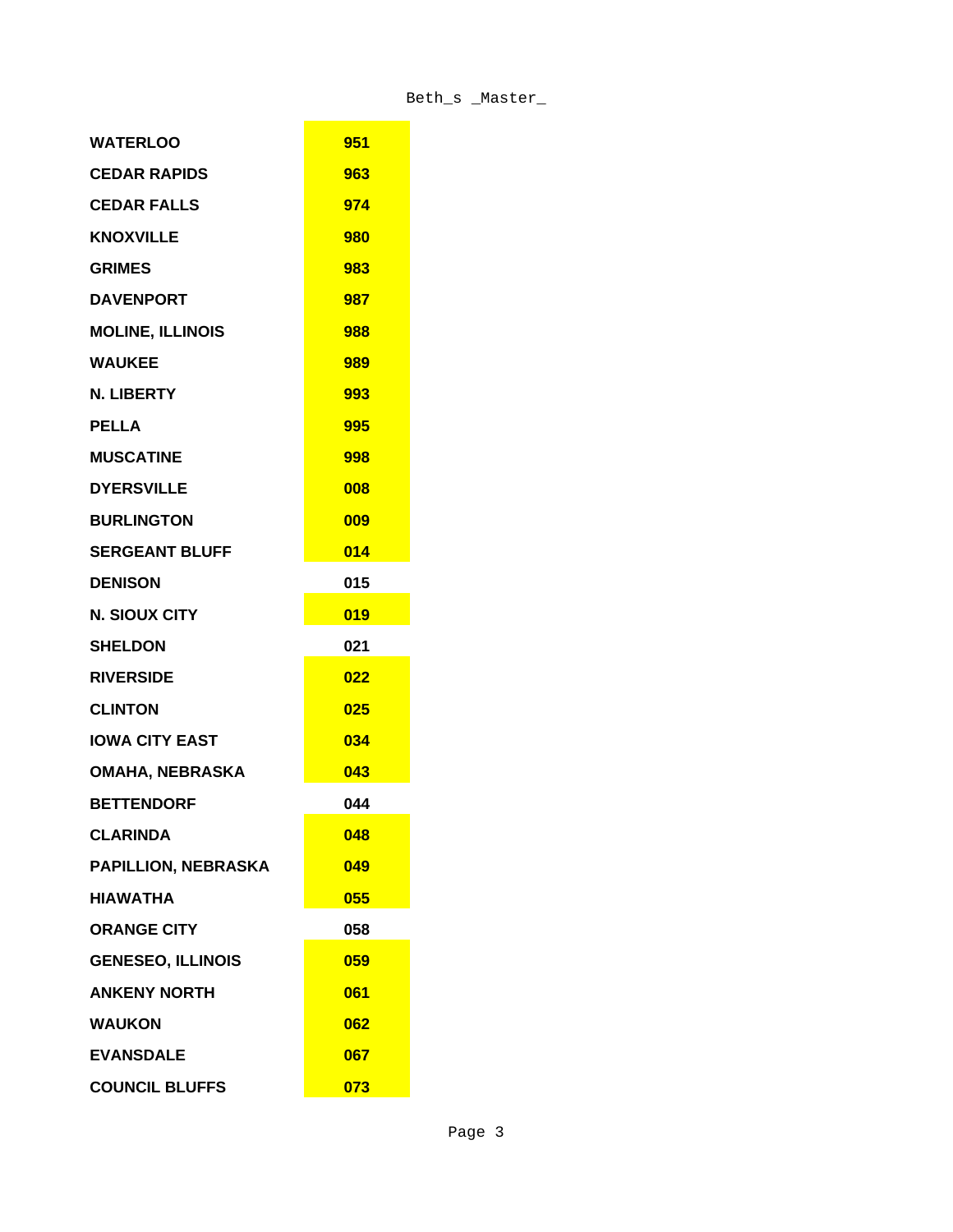| <b>NORWALK</b>             | 077        |
|----------------------------|------------|
| <b>STEWARTVILLE, MN</b>    | 089        |
| <b>AMES NORTH</b>          | 093        |
| <b>WORTHINGTON, MN</b>     | 099        |
| <b>FAIRMONT, MN</b>        | 102        |
| <b>CLIVE</b>               | <b>106</b> |
| <b>DUBUQUE</b>             | 114        |
| <b>NEBRASKA CITY, NE</b>   | <b>118</b> |
| <b>ADEL</b>                | 124        |
| <b>FARIBAULT, MN</b>       | 126        |
| <b>POLK CITY</b>           | 137        |
| <b>PLEASANT HILL</b>       | 138        |
| <b>OWATONNA, MN</b>        | 139        |
| <b>CARLISLE</b>            | 147        |
| <b>Cedar Rapids</b>        | <b>151</b> |
| <b>W. Des Moines</b>       | 153        |
| <b>Huxley</b>              | <b>155</b> |
| Sioux Falls (2)            | 164        |
| <b>Omaha Meat Market</b>   | 165        |
| Anamosa                    | 166        |
| <b>Johnston</b>            | 167        |
| Peosta                     | 168        |
| <b>Ft. Madison</b>         | 177        |
| Harrisburg, SD             | <b>178</b> |
| <b>Lincoln Meat Market</b> | 179        |
| <b>Des Moines-Fleur</b>    | <b>183</b> |
| <b>Ames Meat Market</b>    | 189        |
| <b>Cedar Falls</b>         | <b>190</b> |
| Tea, SD                    | 192        |
| <b>Tiffin</b>              | <b>193</b> |
| Monmouth, IL               | <b>195</b> |